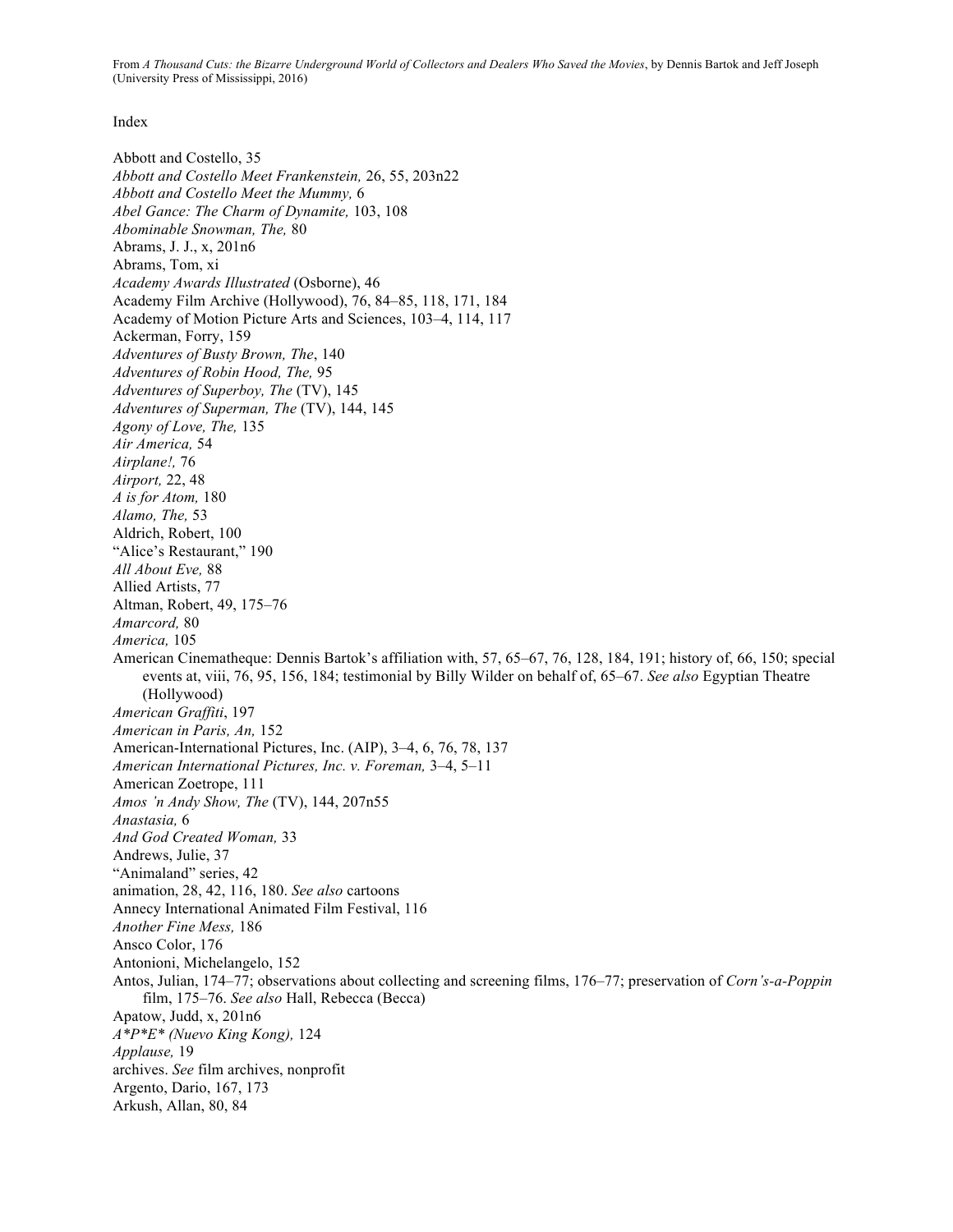Arnaz, Desi, 46 *Arthur Godfrey and His Friends* (TV), 145 Astaire, Fred, 69–70, 71 Atherton, Ray, 7, 13–14, 16, 21–22, 202n16 "a thousand cuts," 160 Atlas Films, 27 Atwill, Lionel, 29, 193 *Austin Powers: International Man of Mystery*, 201n2 Avildsen, John, 56 Bacharach, Burt, 49 Ball, Lucille, 46 *Bambi,* 42 Banton, Travis, 73 Bardot, Brigitte, 33 *Barkleys of Broadway, The,* 46 Barnes, Dave, xiv Barry, Gene, 95 Barrymore, Lionel, 196 Bartok, Dennis: American Cinematheque and, 57, 65–67, 76, 128, 184, 191; motivation for writing *A Thousand Cuts,* x, xii–xix, 185 Basbanes, Nicholas, xviii *Battle for the Planet of the Apes,* 12, 19, 20 Bava, Mario, xviii, 76, 79, 81, 85 Bay, Michael, 150 Beardsley, Alfred (Al), 50–64; animosity of Brian LeGrady toward, 51, 64, 165–67, 169; dealings with O. J. Simpson, 52, 61–64; Gilboy film depot and, 162, 164–67, 169; MPAA sting operation against, 57–60, 164, 165–66; as projectionist and film dealer, 51, 52–54, 56, 58; rivalry with Craig Call, 56–61; skirmishes with the law, 60, 61–62, 63, 64; Sunset Screening Room and, 52, 58, 61, 165; unscrupulous dealings of, 54, 56–57, 64, 166 *Beast at Bay, The*, 105 Beatles, The, 72, 108, 146 Beck, Calvin Thomas, 29, 82, 158–59, 203n24 *Behind the Green Door,* 137, 141 Bell & Howell Mark 300 (projector), 84 Ben-Dov, Ya'acov, 179 *Beneath the Planet of the Apes,* 12 *Ben-Hur,* 68, 111 Benny, Jack, 35 "Betamax case," 7 *Big House U.S.A.,* 6 *Big Reel, The:* as collector's marketplace, ix, 138, 145, 163, 191–92, 196; FBI and, 7, 21, 201n5; history of, ix, 179, 201n5; MPAA and, 59, 60; as opportunity for rip-offs, 113 Billy Wilder Theater (UCLA Film & Television Archive), 176 *Birds, The,* 182 *Birth of a Nation, The,* viii *Black Beauty,* 163 Blackhawk Films, 186, 187, 203n22 Blankenship, Phil, 171–74; dedication to exploitation and horror films, 172–74; early love for cinema, xvii, 171–72; observations about collecting and viewing films, 174; rare finds of, 173–74 *Bless Its Pointed Little Head* (Jefferson Airplane), 84 Bloch, Robert, 29, 203n24 *Blood and Black Lace,* 79, 182 *Blood Feast,* 135, 138, 167 blue-boxing, 186, 208n64 *Blue Eyes of the Broken Doll*, 174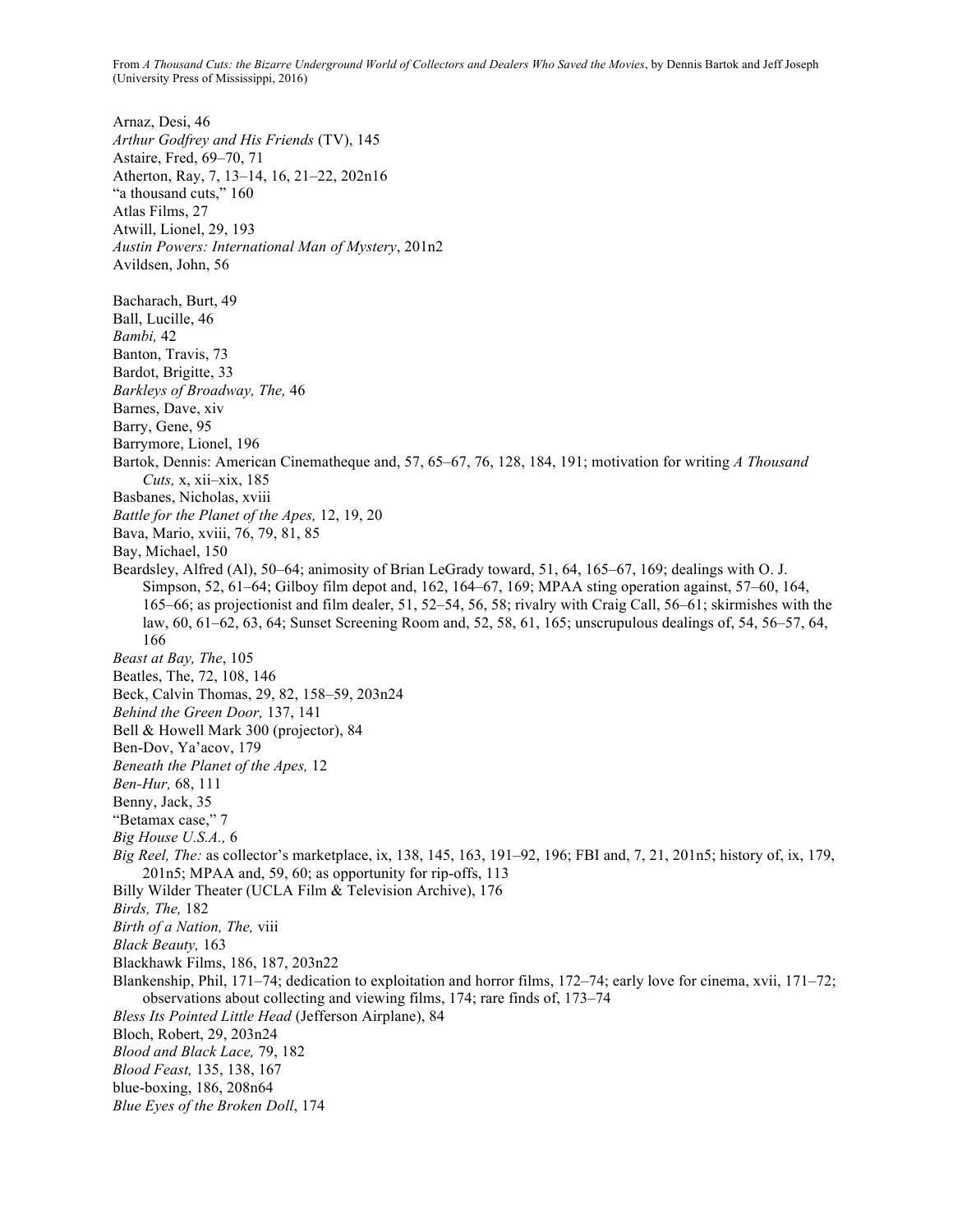blue-track Technicolor, 210–11 Blu-rays, xiv, 4, 75, 146, 206n41 *Bobbs-Merrill Co. v. Straus,* 4, 202n9 Boetticher, Budd, xviii Bonded Films, 31 Bonnitt, Ted, 207n53 Borgnine, Ernest, 12 *Born Yesterday,* 49 Borzage, Dan, 89 Bosman Jansen, Jan Willem, 131–32 Bouras, James, xiii, 15 Boyer, Charles, 145 Boyle, Danny, 127 Bradbury, Ray, 128 *Brave One, The,* 153 *Breakfast at Tiffany's,* 19 *Bride of Frankenstein,* 6, 36, 55, 98 *Bringing Up Baby*, 197 British Film Institute (BFI), 107, 110, 111 Bromberg, Serge, 115–20; collaboration with Eric Lange, 117–18; creation of "accidental" 3-D shorts, 208n62; discovery of lost Méliès films, xiv, 118; film collection of (with Eric Lange), 118; *L'Enfer d'Henri-Georges Clouzot* (with Ruxandra Medrea), 116; *Le Voyage extraordinaire* (with Eric Lange), 117; observations about digital formats, 115, 119–20; passion for preserving and popularizing film, 115–17; respect from other collectors, 179; Retour de Flamme presentations, 116–17, 119; as a storyteller, 115, 116; "the one that got away" from, 119 Bronson, Charles, 52 Brooks, Kevin, 103 Brooks, Louise, 103 *Brother Sun, Sister Moon,* 197 Brown, Chester (Chet), 14–15, 20, 21, 22–23 Brown, Johnny Mack, 4 Browning, Tod, 38, 177 Brownlow, Kevin, 103–14; *Abel Gance: The Charm of Dynamite,* 103, 108; *Buster Keaton: A Hard Act to Follow,* 103; *David Lean: A Biography,* 206n44; early experience with film, 105–6; *Hollywood,* 103; *It Happened Here,* 103, 108; Lifetime Achievement Award (honorary Oscar), 103–4; observations about digital formats (with Patrick Stanbury), 114; *The Parade's Gone By,* 103; Patrick Stanbury, producing partner of, 104–5, 111–14; restoration of *Napoleon,* 103, 106–11; stories of dishonest collectors, 113–14; story about *Have Some Onions, They'll Make You Fat,* 112–13; *Winstanley,* 103 Brynner, Yul, 73 Buddhism, Nichiren, 128 Budget Films, 187 *Bulldog Drummond Strikes Back,* 28 Burnett, Carol, 47, 72 Burton, Tim, 127 *Buster Keaton: A Hard Act to Follow,* 103 *Bwana Devil,* 194 Caine, Michael, 155 Call, Craig, 55, 56–61, 64 *Camille,* 19 Candler, Kingsley, 7, 205n39 *Capitalism, Socialism, and Democracy* (Schumpeter), 147 Capitolfest (New York), 179 *Captain Blood,* 114 carbon arc, 208n57, 212

Carlton Cinema (South Jersey), 82